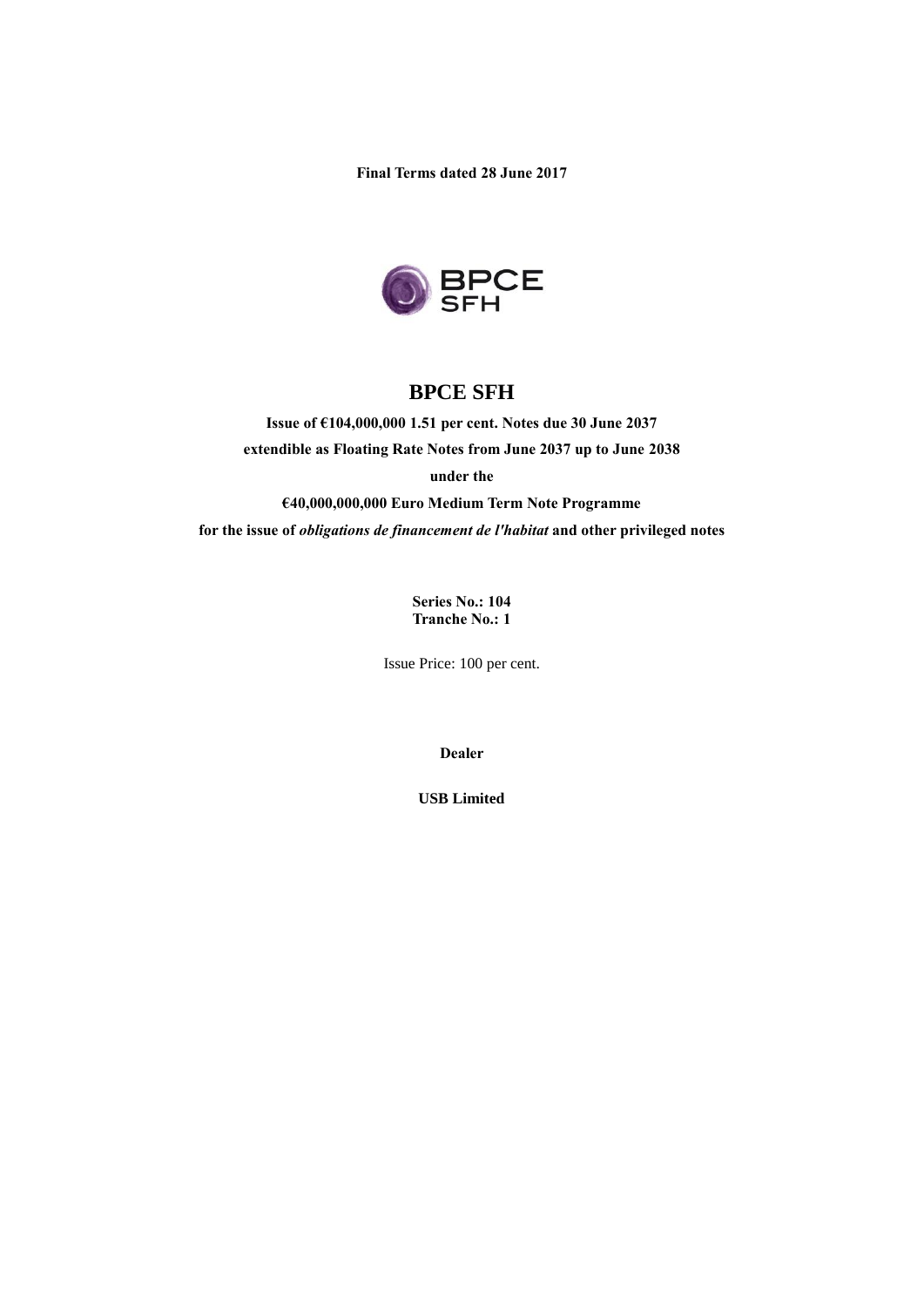#### **PART A - CONTRACTUAL TERMS**

Terms used herein shall be deemed to be defined as such for the purposes of the Conditions set forth in the base prospectus dated 18 May 2017 which received visa No. 17-209 from the *Autorité des marchés financiers* (the "**AMF**") on 18 May 2017 (the "**Base Prospectus**") which constitutes a base prospectus for the purposes of the Prospectus Directive (as defined below).

This document constitutes the final terms (the "**Final Terms**") relating to the notes described herein (the "**Notes**") for the purposes of Article 5.4 of the Prospectus Directive and must be read in conjunction with such Base Prospectus. Full information on the Issuer and the offer of the Notes is only available on the basis of the combination of these Final Terms and the Base Prospectus. The Base Prospectus and these Final Terms are available for viewing on the websites of BPCE (www.bpce.fr) and of the AMF (www.amf-france.org) and during normal business hours at the registered office of the Issuer and at the specified office of the Paying Agent(s) where copies may be obtained.

"**Prospectus Directive**" means Directive 2003/71/EC of the European Parliament and of the Council of 4 November 2003, as amended, and includes any relevant implementing measure of such directive in each relevant Member State of the European Economic Area.

| 1.  | (i)                                  | <b>Series Number:</b>                     | 104                                                                                                                                                                                                                                      |
|-----|--------------------------------------|-------------------------------------------|------------------------------------------------------------------------------------------------------------------------------------------------------------------------------------------------------------------------------------------|
|     | (ii)                                 | <b>Tranche Number:</b>                    | 1                                                                                                                                                                                                                                        |
|     |                                      |                                           |                                                                                                                                                                                                                                          |
| 2.  |                                      | <b>Specified Currency:</b>                | Euro (" $\epsilon$ ")                                                                                                                                                                                                                    |
| 3.  |                                      | <b>Aggregate Nominal Amount of Notes:</b> |                                                                                                                                                                                                                                          |
|     | (i)                                  | Series:                                   | €104,000,000                                                                                                                                                                                                                             |
|     | (ii)                                 | Tranche:                                  | €104,000,000                                                                                                                                                                                                                             |
| 4.  |                                      | <b>Issue Price:</b>                       | 100 per cent. of the Aggregate Nominal Amount of the<br>Tranche                                                                                                                                                                          |
| 5.  |                                      | <b>Specified Denomination(s):</b>         | €100,000                                                                                                                                                                                                                                 |
| 6.  | (i)                                  | <b>Issue Date:</b>                        | 30 June 2017                                                                                                                                                                                                                             |
|     | (ii)                                 | <b>Interest Commencement Date:</b>        | <b>Issue Date</b>                                                                                                                                                                                                                        |
| 7.  | <b>Final Maturity Date:</b>          |                                           | 30 June 2037                                                                                                                                                                                                                             |
| 8.  | <b>Extended Final Maturity Date:</b> |                                           | Specified Interest Payment Date falling on, or nearest<br>to, 30 June 2038                                                                                                                                                               |
| 9.  |                                      | <b>Interest Basis:</b>                    | <b>Fixed/Floating Rate</b>                                                                                                                                                                                                               |
|     |                                      |                                           | (Further particulars specified below)                                                                                                                                                                                                    |
| 10. | <b>Redemption/Payment Basis:</b>     |                                           | Subject to any purchase and cancellation or early<br>redemption, the Notes will be redeemed on the Final<br>Maturity Date or the Extended Final Maturity Date, as<br>the case may be at 100 per cent. of their Specified<br>Denomination |
|     |                                      |                                           | (Further particulars specified below)                                                                                                                                                                                                    |
| 11. |                                      | <b>Change of Interest Basis:</b>          | Applicable – Fixed/Floating Rate                                                                                                                                                                                                         |
|     |                                      |                                           | ( <i>Further</i><br>particulars<br>below<br>specified<br>in<br>"Fixed/Floating Rate Notes Provisions")                                                                                                                                   |
| 12. |                                      | <b>Put/Call Options:</b>                  | Not Applicable                                                                                                                                                                                                                           |
|     |                                      |                                           |                                                                                                                                                                                                                                          |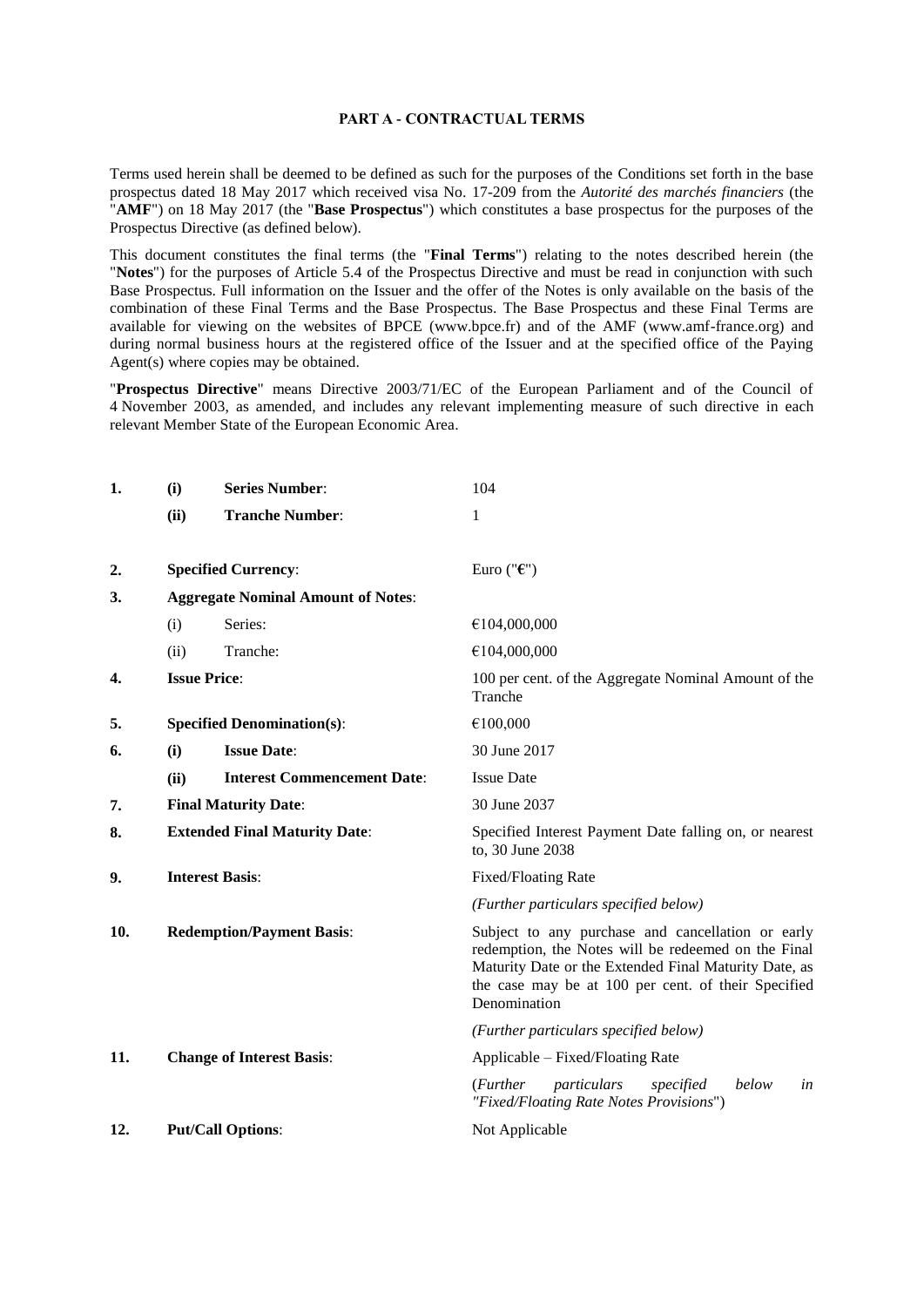| 13. |  |                                    | Date of corporate authorisations for |  |
|-----|--|------------------------------------|--------------------------------------|--|
|     |  | <b>issuance of Notes obtained:</b> |                                      |  |

Decisions of the *Conseil d'administration* (Board of Directors) of the Issuer (i) dated 16 December 2016, 26 April 2017 and 20 June 2017 authorising the issue of *obligations de financement de l'habitat* and other resources benefiting from the *privilège* referred to in Article L.513-11 of the French Monetary and Financial Code ( *Code monétaire et financier)* up to  $\epsilon$ 3,500,000,000 for the period beginning on 1 January 2017 and ending on 31 December 2017 and (ii) dated 26 April 2017, 23 May 2017 and 20 June 2017 authorising the quarterly programme of borrowings benefiting from such *privilège* up to  $\epsilon$ 1,500,000,000 for the second quarter of 2017.

#### **PROVISIONS RELATING TO INTEREST (IF ANY) PAYABLE**

| 14. |       | <b>Fixed Rate Notes Provisions:</b>    | Applicable before the Switch Date                                                                                                                                                                                                                                                                                                                                                                                                                                                                                                                                     |
|-----|-------|----------------------------------------|-----------------------------------------------------------------------------------------------------------------------------------------------------------------------------------------------------------------------------------------------------------------------------------------------------------------------------------------------------------------------------------------------------------------------------------------------------------------------------------------------------------------------------------------------------------------------|
|     | (i)   | Rate(s) of Interest:                   | 1.51 per cent. <i>per annum</i> payable annually in arrear                                                                                                                                                                                                                                                                                                                                                                                                                                                                                                            |
|     | (ii)  | Interest Payment Date(s):              | 30 June in each year, from and including 30 June<br>2018 up to and including the Final Maturity Date                                                                                                                                                                                                                                                                                                                                                                                                                                                                  |
|     | (iii) | Fixed Coupon Amount(s):                | Rate of Interest $\times$ Specified Denomination $\times$ Day<br>Count Fraction (i.e. $\epsilon$ 1,510 per $\epsilon$ 100,000 in<br>Specified Denomination)                                                                                                                                                                                                                                                                                                                                                                                                           |
|     | (iv)  | Broken Amount(s):                      | Not Applicable                                                                                                                                                                                                                                                                                                                                                                                                                                                                                                                                                        |
|     | (v)   | Day Count Fraction (Condition 5(a)):   | Actual/Actual-ICMA                                                                                                                                                                                                                                                                                                                                                                                                                                                                                                                                                    |
|     | (vi)  | <b>Determination Dates:</b>            | 30 June in each year                                                                                                                                                                                                                                                                                                                                                                                                                                                                                                                                                  |
|     | (vii) | Payment on non-Business Days:          | As per Conditions                                                                                                                                                                                                                                                                                                                                                                                                                                                                                                                                                     |
| 15. |       | <b>Floating Rate Notes Provisions:</b> | Applicable after the Switch Date                                                                                                                                                                                                                                                                                                                                                                                                                                                                                                                                      |
|     | (i)   | Interest Period(s):                    | The period from and including the Final Maturity<br>Date to but excluding the first Specified Interest<br>Payment Date and each successive period from and<br>including a Specified Interest Payment Date to but<br>excluding the next succeeding Specified Interest<br>Payment Date, up to and excluding the Extended<br>Final Maturity Date or, if earlier, the Specified<br>Interest Payment Date on which the Notes are<br>redeemed in full, all such dates being subject to<br>adjustment in accordance with the Business Day<br>Convention set out in (v) below |
|     | (ii)  | Specified Interest Payment Dates:      | Payable monthly in arrear on the 30 <sup>th</sup> of each month<br>from and including 30 July 2037 up to and<br>including 30 June 2038, all such dates being subject<br>to adjustment in accordance with the Business Day<br>Convention set out in (v) below                                                                                                                                                                                                                                                                                                          |
|     | (iii) | First Specified Interest Payment Date: | Specified Interest Payment Date falling on, or<br>nearest to, 30 July 2037                                                                                                                                                                                                                                                                                                                                                                                                                                                                                            |
|     | (iv)  | <b>Interest Period Date:</b>           | Specified Interest Payment Date                                                                                                                                                                                                                                                                                                                                                                                                                                                                                                                                       |
|     | (v)   | <b>Business Day Convention:</b>        | Modified Following Business Day Convention                                                                                                                                                                                                                                                                                                                                                                                                                                                                                                                            |
|     |       |                                        |                                                                                                                                                                                                                                                                                                                                                                                                                                                                                                                                                                       |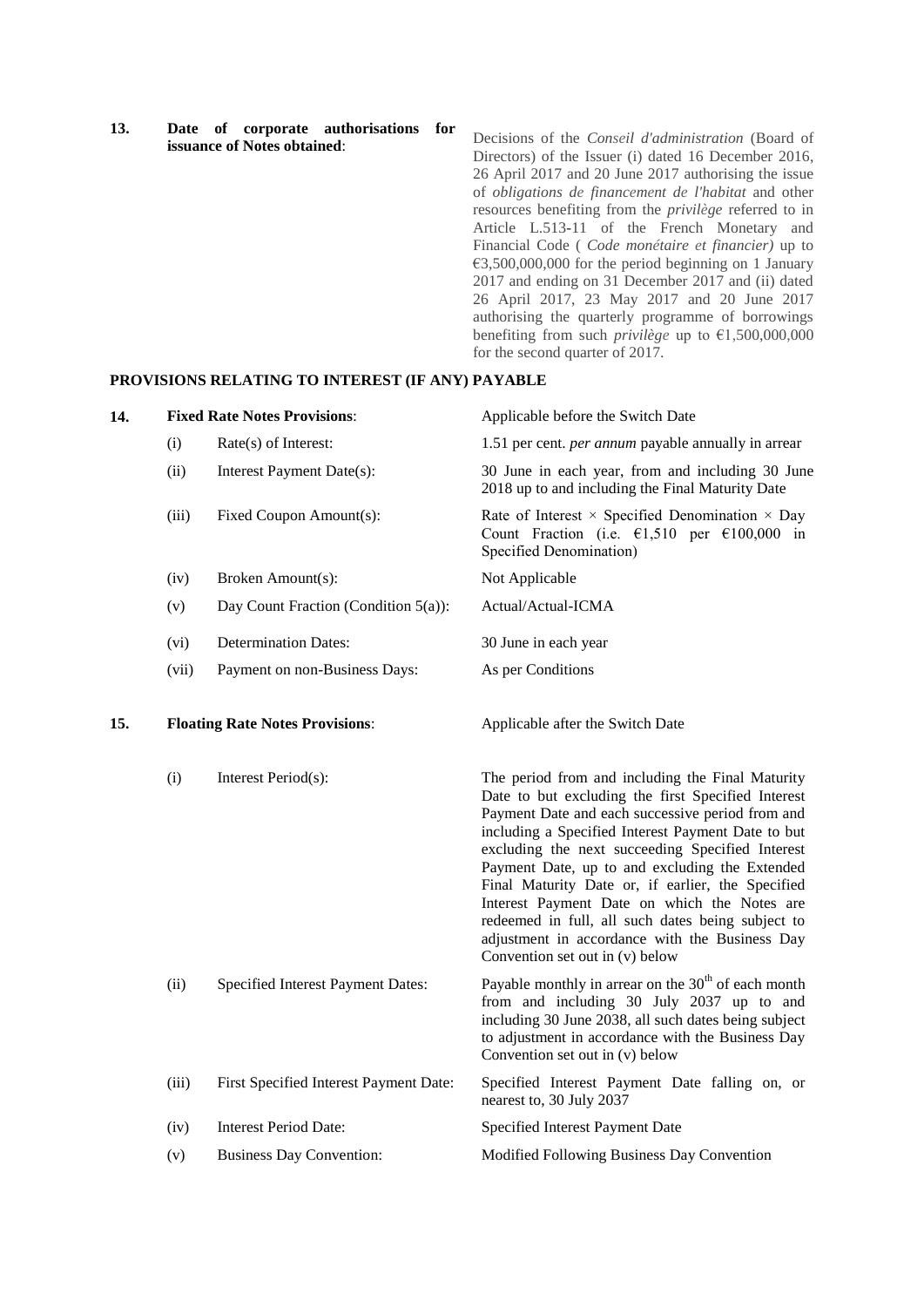|     | (vi)               | Business Centre(s) (Condition $5(a)$ ):                                                                                           | Not Applicable                                                                                                                                                              |  |
|-----|--------------------|-----------------------------------------------------------------------------------------------------------------------------------|-----------------------------------------------------------------------------------------------------------------------------------------------------------------------------|--|
|     | (vii)              | Manner in which the $Rate(s)$ of Interest<br>is/are to be determined:                                                             | <b>Screen Rate Determination</b>                                                                                                                                            |  |
|     | (viii)             | Party responsible for calculating the<br>Rate(s) of Interest and/or Interest<br>Amount(s) (if not the Note Calculation<br>Agent): | Not Applicable                                                                                                                                                              |  |
|     | (ix)               | Screen Rate Determination: (Condition<br>5(c)(iii)(C))                                                                            | Applicable                                                                                                                                                                  |  |
|     |                    | - Relevant Rate:                                                                                                                  | EURIBOR 1 month                                                                                                                                                             |  |
|     |                    | - Interest Determination Date(s):                                                                                                 | Two (2) TARGET Business Days prior to the first<br>day in each Interest Period                                                                                              |  |
|     |                    | - Relevant Screen Page:                                                                                                           | Reuters Screen EURIBOR01 Page                                                                                                                                               |  |
|     |                    | - Relevant Screen Page Time:                                                                                                      | Not Applicable                                                                                                                                                              |  |
|     | (x)                | <b>FBF</b><br>Determination<br>(Condition<br>$5(c)(iii)(B))$ :                                                                    | Not Applicable                                                                                                                                                              |  |
|     | (xi)               | <b>ISDA</b><br>Determination<br>(Condition<br>$5(c)(iii)(A))$ :                                                                   | Not Applicable                                                                                                                                                              |  |
|     | (xii)              | Margin(s):                                                                                                                        | $+0.17$ per cent. <i>per annum</i>                                                                                                                                          |  |
|     | (xiii)             | Rate Multiplier:                                                                                                                  | Not Applicable                                                                                                                                                              |  |
|     | (xiv)              | Minimum Rate of Interest:                                                                                                         | 0.00 per cent. per annum                                                                                                                                                    |  |
|     | $\left( xy\right)$ | Maximum Rate of Interest:                                                                                                         | Not Applicable                                                                                                                                                              |  |
|     | (xvi)              | Day Count Fraction (Condition $5(a)$ ):                                                                                           | Actual/360, adjusted                                                                                                                                                        |  |
| 16. |                    | <b>Fixed/Floating Rate Notes Provisions:</b>                                                                                      | Applicable                                                                                                                                                                  |  |
|     | (i)                | Issuer Change of Interest Basis:                                                                                                  | Not Applicable                                                                                                                                                              |  |
|     | (ii)               | Automatic Change of Interest Basis:                                                                                               | Applicable                                                                                                                                                                  |  |
|     | (iii)              | Rate of Interest applicable to the<br>Interest Periods preceding the Switch<br>Date (excluded):                                   | Determined in accordance with Condition 5(b), as<br>though the Note was a Fixed Rate Note with further<br>variables set out in item 14 of these Final Terms                 |  |
|     | (iv)               | Rate of Interest applicable to the<br>Interest Periods following the Switch<br>Date (included):                                   | Determined in accordance with Condition $5(c)$ , as<br>though the Note was a Floating Rate Note with<br>further variables set out in item 15 of these Final<br><b>Terms</b> |  |
|     | (v)                | <b>Switch Date:</b>                                                                                                               | 30 June 2037                                                                                                                                                                |  |
|     | (vi)               | Minimum notice period required for<br>notice from the Issuer:                                                                     | Not Applicable                                                                                                                                                              |  |
| 17. |                    | <b>Zero Coupon Notes Provisions</b>                                                                                               | Not Applicable                                                                                                                                                              |  |
|     |                    | PROVISIONS RELATING TO REDEMPTION                                                                                                 |                                                                                                                                                                             |  |

18. **Call Option:** Not Applicable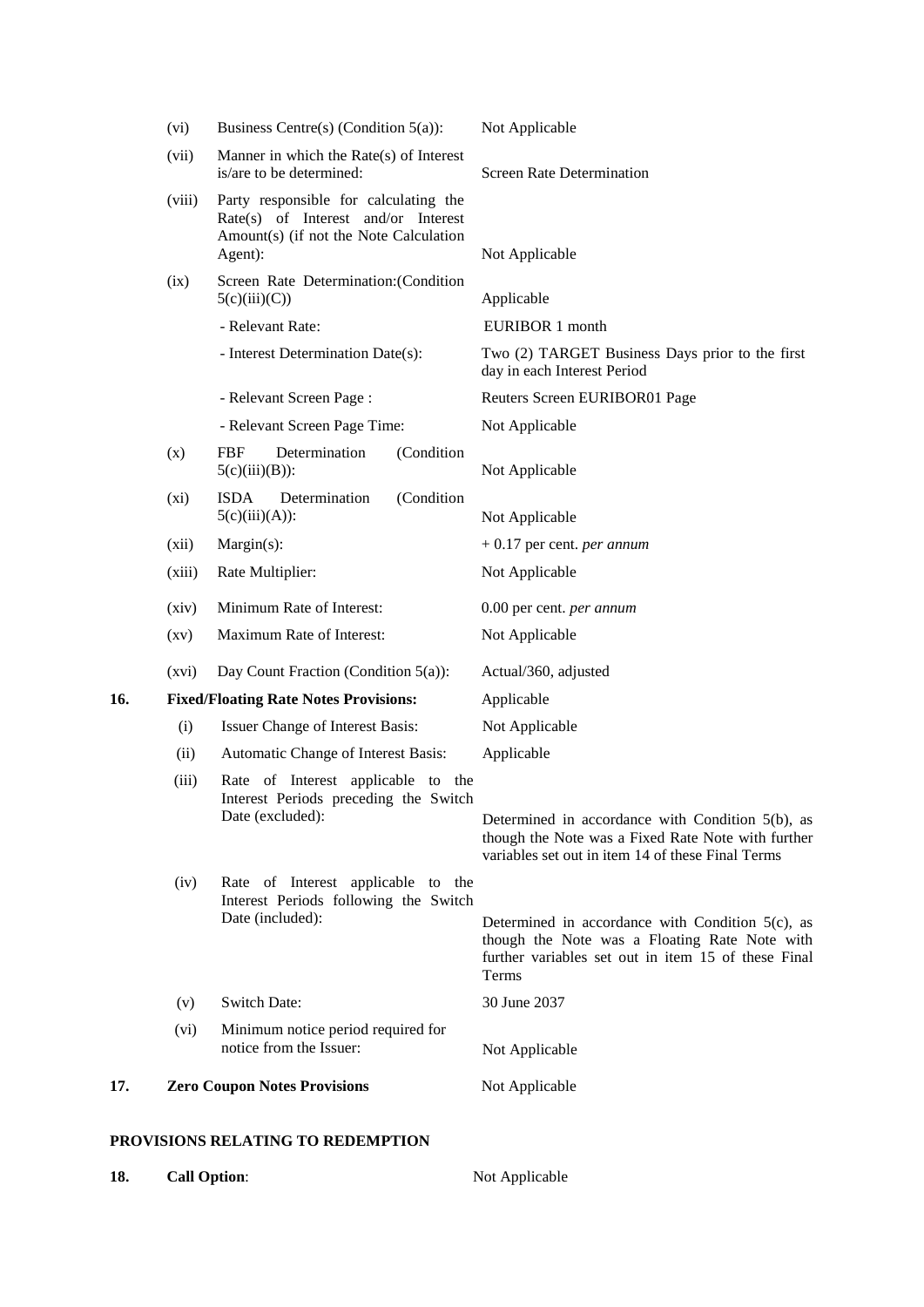| 19. | <b>Put Option:</b>                                                                                                | Not Applicable                                                                       |
|-----|-------------------------------------------------------------------------------------------------------------------|--------------------------------------------------------------------------------------|
| 20. | <b>Final Redemption Amount of each Note:</b>                                                                      | €100,000 per €100,000 in Specified Denomination                                      |
| 21. | <b>Redemption by Instalment:</b>                                                                                  | Not Applicable                                                                       |
| 22. | <b>Early Redemption Amount:</b>                                                                                   |                                                                                      |
|     | Early Redemption Amount(s) of each Note<br>payable on early redemption as set out in the<br>Terms and Conditions: | $\epsilon$ 100,000 per $\epsilon$ 100,000 in Specified Denomination                  |
| 23. | <b>Purchases (Condition 6(h)):</b>                                                                                | The Notes purchased may be held and resold as set out<br>in the Terms and Conditions |

## **GENERAL PROVISIONS APPLICABLE TO THE NOTES**

| 24. |                                                                                                                                                | <b>Governing law:</b>         | French law                      |
|-----|------------------------------------------------------------------------------------------------------------------------------------------------|-------------------------------|---------------------------------|
| 25. |                                                                                                                                                | <b>Form of Notes:</b>         | Dematerialised Notes            |
|     | (i)                                                                                                                                            | Form of Dematerialised Notes: | Bearer form <i>(au porteur)</i> |
|     | (ii)                                                                                                                                           | <b>Registration Agent:</b>    | Not Applicable                  |
|     | (iii)                                                                                                                                          | Temporary Global Certificate: | Not Applicable                  |
| 26. | Financial Centre(s) or other special<br>provisions relating to payment dates for<br>the purposes of Condition $7(g)$ :                         |                               | Not Applicable                  |
| 27. | <b>Talons for future Coupons or Receipts to</b><br>be attached to Definitive Materialised<br>Notes (and dates on which such Talons<br>mature): |                               | Not Applicable                  |
| 28. | Masse:                                                                                                                                         |                               | Contractual Masse shall apply   |

## **RESPONSIBILITY**

I accept responsibility for the information contained in these Final Terms.

Signed on behalf of BPCE SFH:

By: Jean-Philippe Berthaut, Directeur Général Délégué

Duly authorised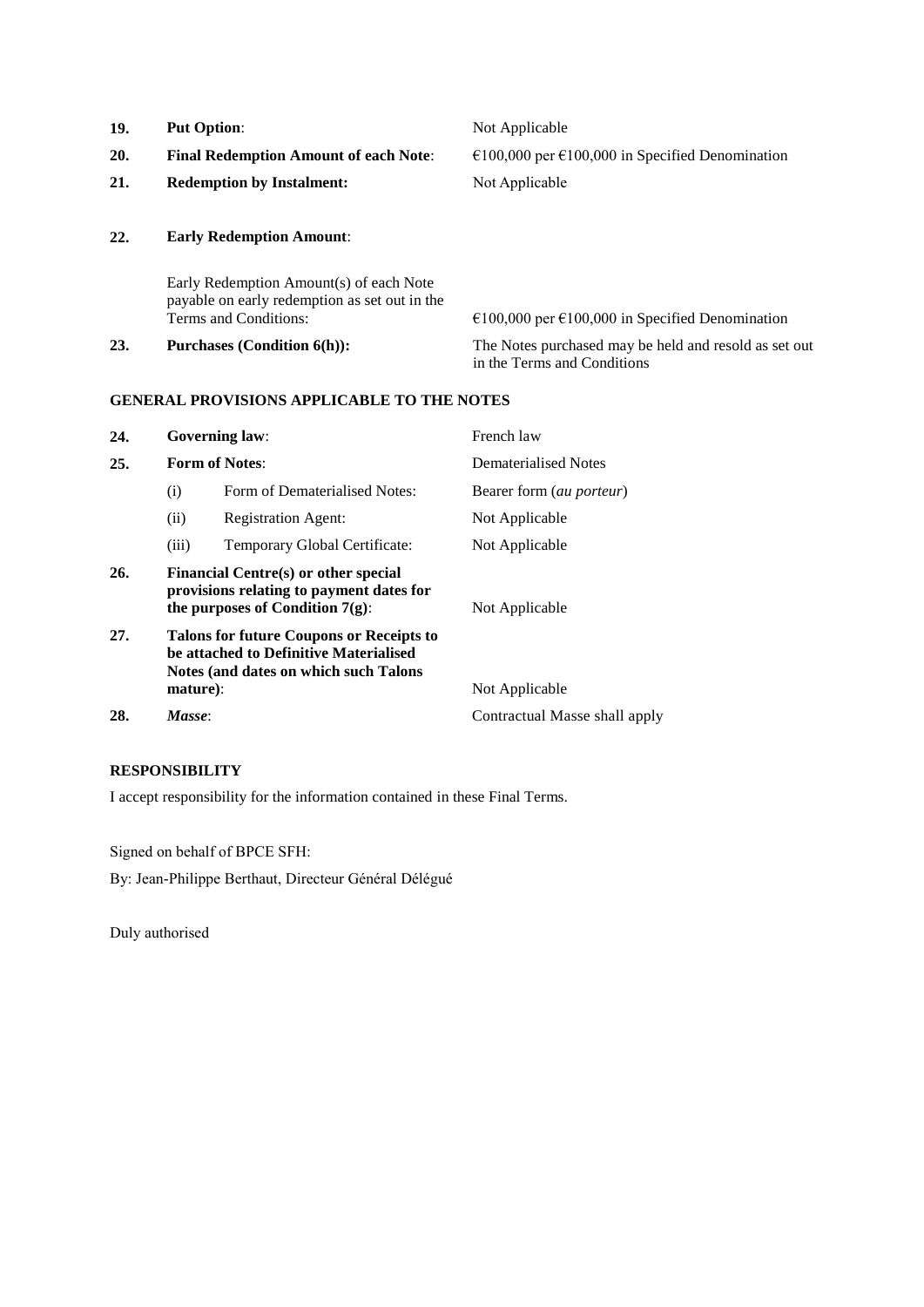#### **PART B - OTHER INFORMATION**

#### **1. LISTING AND ADMISSION TO TRADING**

| (i)   | $Listing(s)$ :                                                                                                                                                                                         | <b>Euronext Paris</b>                                                                                                                                                                                                                                                                                                                                                                                                                            |
|-------|--------------------------------------------------------------------------------------------------------------------------------------------------------------------------------------------------------|--------------------------------------------------------------------------------------------------------------------------------------------------------------------------------------------------------------------------------------------------------------------------------------------------------------------------------------------------------------------------------------------------------------------------------------------------|
| (ii)  | (a) Admission to trading:                                                                                                                                                                              | Application is expected to be made by the Issuer (or on<br>its behalf) for the Notes to be admitted to trading on<br>Euronext Paris with effect from the Issue Date.                                                                                                                                                                                                                                                                             |
|       | (b) Regulated Markets or equivalent markets<br>on which, to the knowledge of the Issuer,<br>securities of the same class of the Notes to<br>be admitted to trading are already<br>admitted to trading: | Not Applicable                                                                                                                                                                                                                                                                                                                                                                                                                                   |
| (iii) | Estimate of total expenses related to<br>admission to trading:                                                                                                                                         | $£17,200$ (including the AMF fees)                                                                                                                                                                                                                                                                                                                                                                                                               |
| 2.    | <b>RATINGS</b>                                                                                                                                                                                         |                                                                                                                                                                                                                                                                                                                                                                                                                                                  |
|       | Ratings:                                                                                                                                                                                               | The Notes are expected to be rated:                                                                                                                                                                                                                                                                                                                                                                                                              |
|       |                                                                                                                                                                                                        | AAA by Standard & Poor's Credit Market Services<br>Europe Limited; and                                                                                                                                                                                                                                                                                                                                                                           |
|       |                                                                                                                                                                                                        | Aaa by Moody's Investors Service Ltd.                                                                                                                                                                                                                                                                                                                                                                                                            |
|       |                                                                                                                                                                                                        | Each of the above agencies is established in the<br>European Union and registered under Regulation (EC)<br>1060/2009 of the European Parliament and the Council<br>of 16 September 2009 on credit rating agencies, as<br>amended (the "CRA Regulation") and included in the<br>list of registered credit rating agencies published on<br>the website of the European Securities and Markets<br>Authority (www.esma.europa.eu) in accordance with |

## **3. INTERESTS OF NATURAL AND LEGAL PERSONS INVOLVED IN THE ISSUE/OFFER**

Save as discussed in sections "Subscription and Sale" and "Risk factors – Risks related to the Issuer - Certain conflicts of interest" of the Base Prospectus, so far as the Issuer is aware, no person involved in the offer of the Notes has an interest material to the issue.

the CRA Regulation

## **4. FIXED RATE NOTES ONLY - YIELD**

| Indication of yield: |                                |                                                                        | 1.51 per cent. per annum |  |
|----------------------|--------------------------------|------------------------------------------------------------------------|--------------------------|--|
| 5.                   | <b>OPERATIONAL INFORMATION</b> |                                                                        |                          |  |
|                      |                                | <b>ISIN</b> Code:                                                      | FR0013261872             |  |
|                      |                                | Common Code:                                                           | 163147025                |  |
|                      |                                | Depositaries:                                                          |                          |  |
|                      | (a)                            | Euroclear France to act as Central<br>Depositary:                      | Yes                      |  |
|                      | (b)                            | Common Depositary for Euroclear<br>Bank and Clearstream Banking, S.A.: | N <sub>0</sub>           |  |